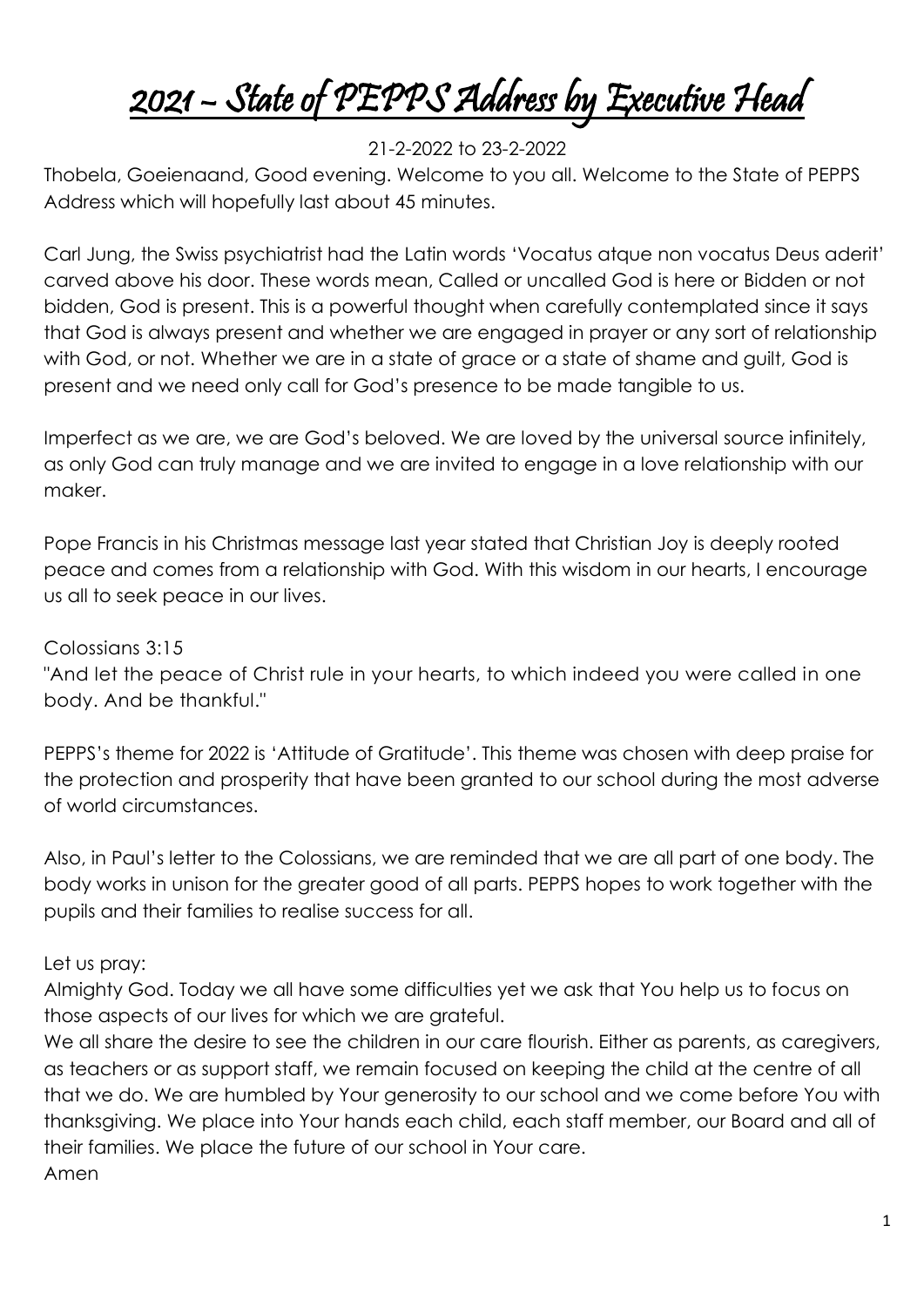Annually, I address the PEPPS community around the third week of February and since it follows close on the heels of the State of the Nation Address, I think of it as a State of PEPPS Address.

## **What is PEPPS doing? Why are we doing it? How are things going at PEPPS? What is the point of PEPPS?**

Our president reminded us in his address that local is lekker and PEPPS remains proudly a Limpopo Lighthouse. We continue to shine as a light of excellent education contrasted against some concerns in national education. We once again boasted a 100% matric pass rate in 2021 and an 84% bachelor pass rate. Although we keep striving to increase our BD pass rate it does compare favourably against the 27% of the province.

And although 67% of Limpopo matrics passed we need to be aware that was out of those who sat the exam. Only approximately half of the Grade 1 cohort from 2010 wrote matric in 2021 as scheduled. Approximately 25% of pupils writing matric in our country offer core maths. Of those, only approximately half pass with more than 40%. In the IEB and PEPPS, approximately 60% of our cohort offers core maths and of them, 100% passed at PEPPS in 2021.

I am not saying these things to bring down national education. Many governments schools produce some excellent results and I believe that the majority of teachers in these schools work incredibly hard against the odds of poor infrastructure, limited funding and inefficient administration. I am sharing this data with you to remind you that there is value in choosing to pay, to statistically advantage your child.

That said, I must stress that you do not pay PEPPS for a pass or an excellent result. You pay for an excellent education to be provided and it remains up to the pupil to do the work that is required and to take full advantage of the educational platform provided.

To those of you in our ECD Schools and Prep schools, **what is the point of me telling you about**  Polokwane's matric results? Remember that matric results are not the outcome of 1 year of hard work. They are the culmination of 12-15 years of merit worthy education. All three schools write International Benchmarking Tests, administered by the IEB in Grade 3,6 and 9. All three schools now write common exams for English and Maths in June and November. The point is, that the high standards that result in admirable matric results in Polokwane are the same high standards set in all PEPPS classrooms in Limpopo. Our teams of teachers work collaboratively and with dedication. They share best-practice in order to ensure that every PEPPS pupil from 3-20 years old, in our schools, is set up to harvest success.

In the words of President Ramaphosa, Africa needs to take control of her destiny and at PEPPS we truly endeavour to Create Tomorrow's Leaders by putting the child at the centre of all that we do in our educational choices. The community of PEPPS, like the community of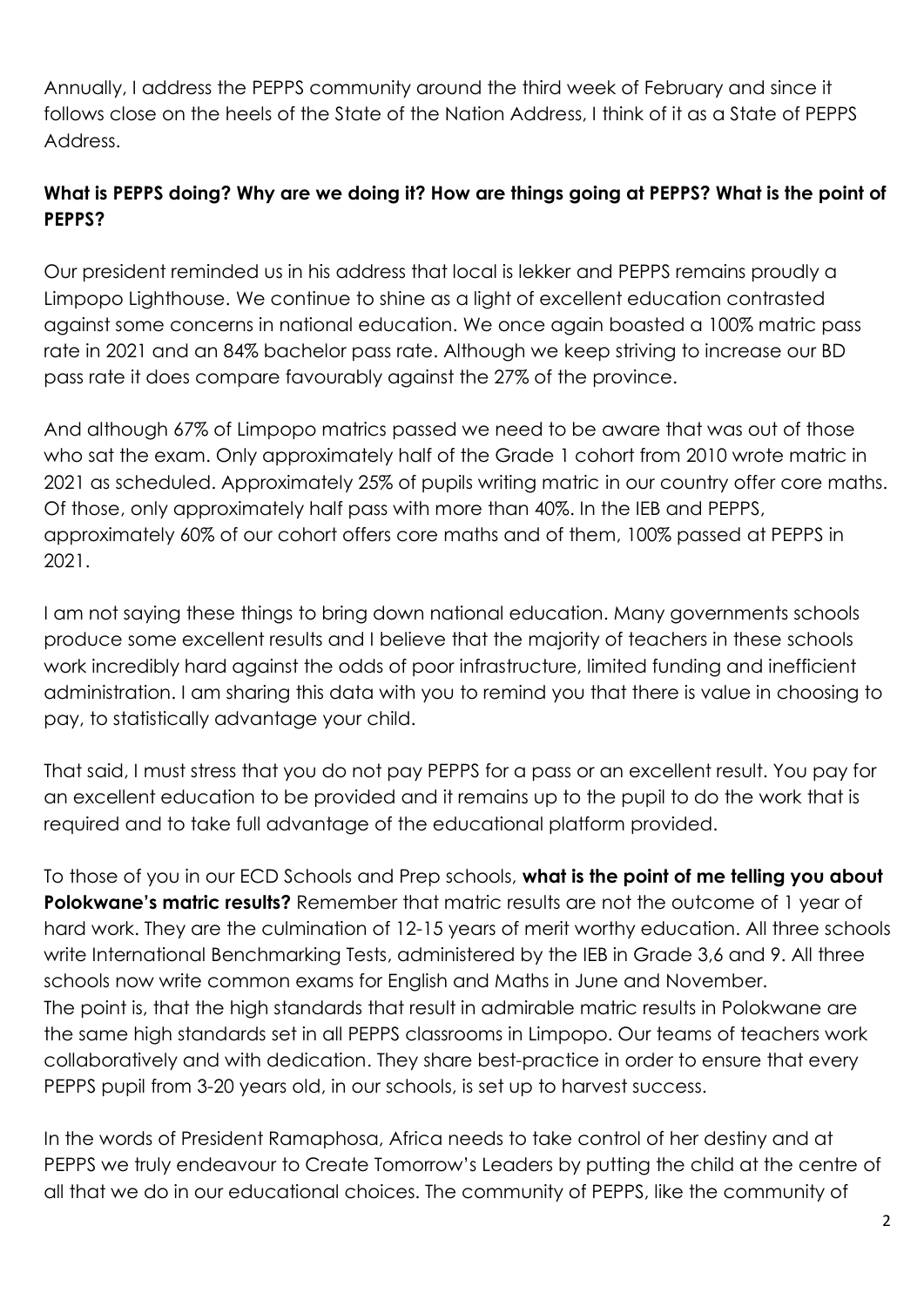South Africa, must work together for the people that we serve. Nobody gains by tearing our hard work apart.

And now I must thank our parents who support us in providing an incredible educational offering. I sent out a form in January – Ask Annabel – which gave parents the opportunity to raise concerns or give compliments about how PEPPS operates. We received some thanks for how we handled Covid education and much appreciation was shown for our 2022 theme of Attitude of Gratitude.

I committed to addressing the concerns raised in this speech and I shall do so. However, at this juncture, I want to highlight that out of over 3 000 parents or caregivers who could have responded only 10 concerns were raised and most of them were operational in nature, rather than systemic. This speaks to our community believing in what we do and working with us in our educational mission. We appreciate this.

#### **So what is the point of a PEPPS education?**

PEPPS was born in the late 80s in Pretoria and came to Limpopo in the early 90s. We were born before the dismantling of apartheid with the express intention of providing an education to all South Africans that was not Bantu education. Tragically, the government of the day wished to deprive black South Africans of access to learning English, complex mathematics, critical and creative thinking and stimulating sporting and cultural activities. Traditional African cultures were not honoured for their value and dignity. The vision of Patrick Hamilton and a small group of enthusiastic parents saw an idea grow into the amazing schools we have now which offer exactly the opposite of what was presented by the government of that time.

Interestingly, Patrick Hamilton, who now lives in England, visited our schools, after a long absence, last week and was inspired by how the seed he had planted had grown into a mighty oak. This mightly oak has been nurtured by generations of committed Board members as well as dedicated Heads and staff. I pay tribute to all those who have ensured that PEPPS can stand tall in our province and shine light around us from the tops of her branches.

Mr Hamilton told me a story that I had previously heard from other Trustees, but it was powerful to hear it again from his perspective. In order to set up PEPPS in Limpopo, meetings were needed and one evening the Founding Committee met at Professor Errol Tyobeka's house. Patrick had to be smuggled into the township as a white man in apartheid South Africa. During the meeting, a man, who was high on drugs and had a gun, came into the house and on seeing Patrick there shouted how he was going to kill this white oppressor. He had the gun to Patrick's head and one of the ladies at the meeting managed to talk the criminal down and explain that Patrick was actually trying to uplift education for black children. Patrick credits her with saving his life. The other people, who were black and indian, were also in mortal danger for trying to start up a multiracial school. I tell this story to remind us all of the risks that were taken in a politically volatile time in our country to ensure that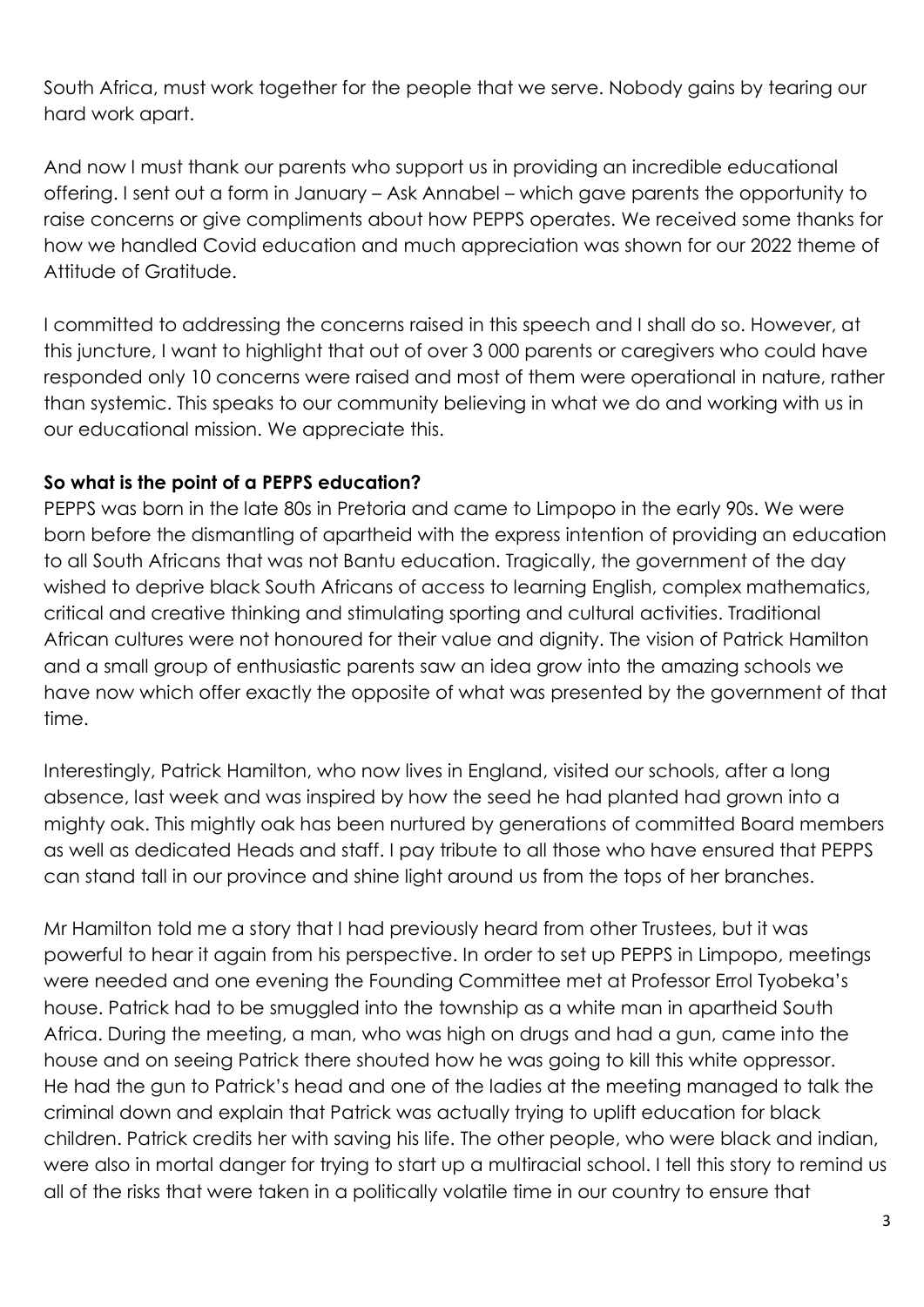excellent education was brought to all. We value all those who had the courage and the foresight to start PEPPS.

Our current Board continue to steer PEPPS towards serving more and more pupils in our province at as affordable a price as possible. I thank them for their wisdom, kindness and support. I am acutely aware of the fact that affordable is a relative term. There are people in our country who pay over R200 000 a year for day schooling their children and some who pay nothing. PEPPS is considered a low to medium fee-paying school.

So, as we are in 2022, PEPPS's Mission is 'PEPPS develops independent, critical and creative thinkers through progressive, holistic education.' We do this in order to realise our Vision which is 'Creating Tomorrow's Leaders.'

#### **What is the point of paying fees?**

Last year, approximately R60 million of fees came in from parents. In government grants, PEPPS received about R2 million. We are grateful for the extra R2 million, however, it is clear that fees, not government grants, allow for the service that we offer to be sustained.

Our salary bill alone, for nearly 220 staff, is around R42 million and then our schools have to cover their own utilities, stationery, maintenance, subscriptions, infrastructure and facilities. It is a tight budget to balance. We manage our funds with integrity and no tolerance for waste in order to keep the fees as low as possible while providing an excellent education.

Part of our commitment to all parents is that we work tirelessly to collect the full contractual fee from every family and our outstanding accounts at the end of 2021 amounted to less than 1% of our invoiced total. I commend our finance offices and business manager on this achievement. It allows for our schools to grow.

In the interest of transparency, our staff are all paid in line with salary guidelines that are published annually by the Independent Schools Association of South Africa. This ensures that we are competitive and fair in terms of recruiting quality staff.

In the SONA, our president spoke of the need to reduce red tape and in our fee billing, PEPPS has worked hard at simplifying our fees to a single amount billed each month for 11 months. Almost no 'extras' appear on your account, except for voluntary sport or cultural tours or bus fees. Anyone who takes the time to look at the fee structures of other schools will know that this all-inclusive fee is most unusual. We hope it is appreciated.

Our financial records continue to be audited annually and we continue to receive a clean audit every year. We pride ourselves on being responsible custodians of the money entrusted to us to optimally educate your children.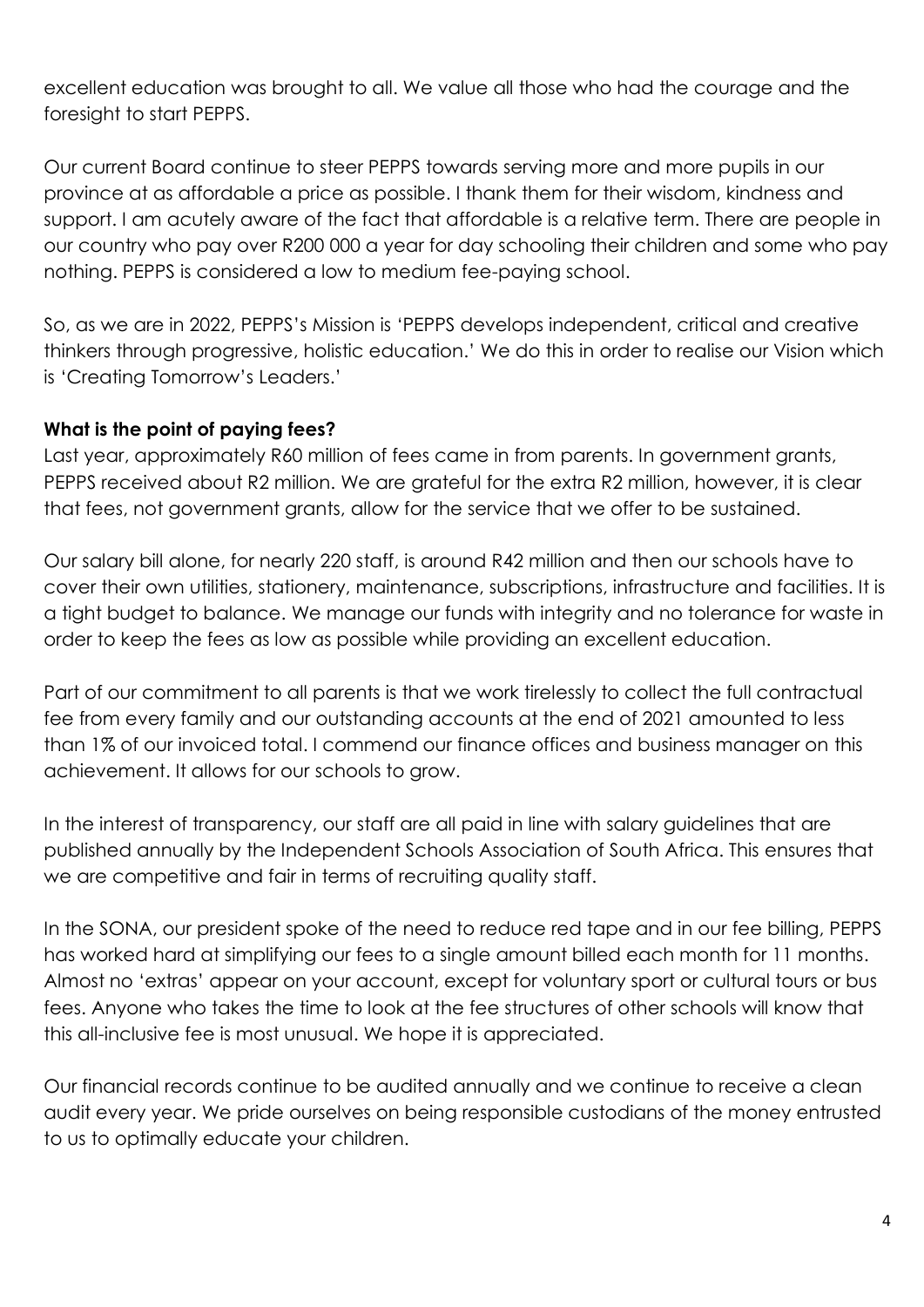In line with the Competition Commission expectations, our uniform items are available from two separate suppliers – one on our Polokwane campus and one at Banks Stores in Mokopane. Please help us to keep your child's possessions safe by labelling all of their things. If this is done, we can return lost items to their rightful owners and save waste.

#### **What is the point of all of the building that we have been doing over the last few years?**

In the last 18 months, an admin building, 18 classrooms and associated toilets have been built across our campuses. This capital development is costly, but our long term dream is to have all three of our Limpopo campuses catering up to matric with the necessary fields, courts and classrooms. This is to fulfil our mandate of offering our excellent education to as many pupils as possible.

Rome was not built in a day and we ask that families are patient as we steadily grow our buildings and facilities. For example, we are still keen to create more shade when funds become available. I want to also share that we are still in discussions to acquire land in Mankweng to restart serving a community that we have served in the past. The additional land (Plot 2) that we purchased in Polokwane is now fully paid off. We are still paying off some of the buildings recently built. Progress requires investment and virtually all of our money comes from fees.

## **What is the point of being an Eco-School?**

I think we all know that the resources on our planet are finite and every responsible citizen is obliged to behave in a manner that cares for our planet. It is essential that we teach Tomorrow's Leaders to pick up litter that is unsightly; blocks waterways to cause flooding; and pollutes the habitats of plants and animals. It is necessary that Tomorrow's Leaders are acutely aware of the truth that every time they waste electricity they are contributing to climate change and when they waste water they are abusing a scarce resource in our province and our country.

I could go on, however, I think I have made it clear that it is important for PEPPS to prioritise the environment. We are not yet content with our own ecological footprint and we shall keep pressing forward in terms of getting off the grid, conserving paper and other resources as well as eliminating litter. We ask that our parents promote the same earth-friendly agenda and habits at home.

#### **What is the point of PEPPS educating differently?**

PEPPS is a pioneering school born of a pioneering desire to offer a better education than most. The last decade or two has seen massive shifts in educational paradigms. Even before Covid forced us onto devices, the integration of technology into the classroom was becoming pervasive in progressive circles. Fourth Industrial Revolution compatible education requires that pupils learn to use digital devices and applications effectively.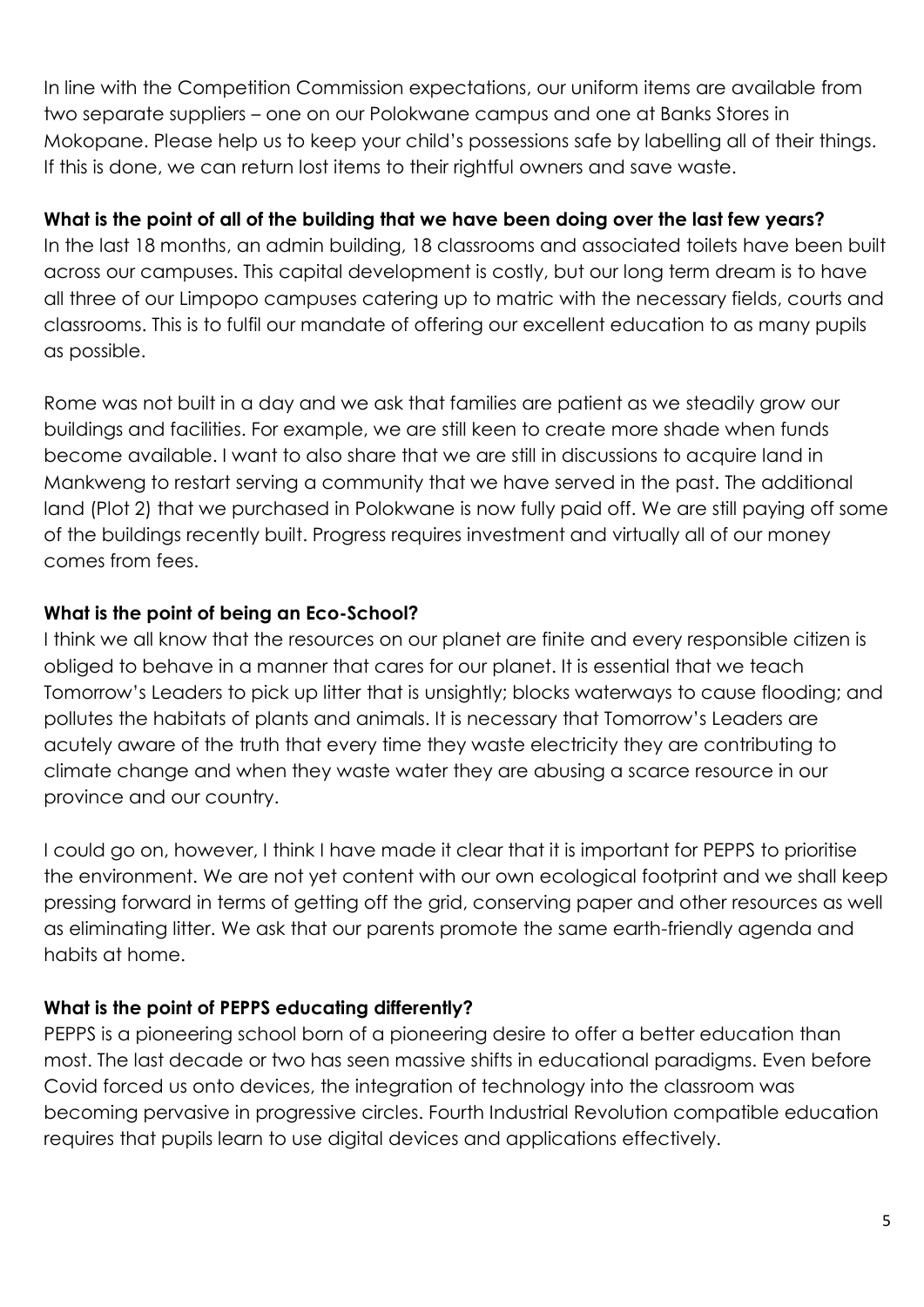Encouraging metacognition and the study of ethics has become in vogue and is important in developing higher-order thinking in children. PEPPS explicitly deals with these issues in Philosophy and Axiology.

Project-Based Learning has gained traction to the extent that Minister Angie Motshekga's most recent speech referred to its implementation across national education. PEPPS has been engaging with this methodology which promotes independent, critical and creative thinking for many years now. We have steadily incorporated Creating Tomorrow, our PBL programme, into all of the grades across all of our schools. PEPPS is ahead of the curve and remains an example that other schools look to for the effective implementation of future trends. Our discipline with dignity approach also sets PEPPS apart, where our pupils are respected in their humanity. In being treated with dignity, we hope and trust that over time, PEPPS pupils will learn to treat others appropriately and kindly.

We explicitly work against bullying in our schools. Bullying is inconveniently pervasive across schools in every village, town and city across every nation in the world. Regrettably, pupils can sometimes be mean to one another and we disapprove of this in the strongest terms. That said, it is important that occasional meanness does not get described as bullying. Bullying is a deeply malicious pattern of behaviour, which is targetted and habitual. These cases need to be dealt with using psychological care and support for both the victim and the perpetrator. At PEPPS, we do our best to confront bullying when we notice it or it is brought to our attention. We need specific details rather than vague references to conduct the necessary investigations to get to the bottom of a specific case.

Cyberbullying is a scourge in our society and we encourage parents to ensure that they know what is happening on their child's device. Phones are really not necessary for children under the age of 12 and phone addiction is a real problem that impacts all areas of a child's life.

I could speak for hours about the importance of phones being locked away from children and teens at night and the importance of sleep. Young people do not have a fully developed frontal lobe and they need the adults in their lives to help them with this type of regulation. I shall leave it there, but I ask that parents set their children up for success by ensuring that they have good sleep hygiene.

The average modern child is insufficiently active and has few interests and hobbies beyond what happens on their screens. Sport and culture are an expectation at PEPPS which holistically develop the child. It is expected that all pupils are involved in some physical activity since this vestibular and cardiovascular stimulation are both statistically linked to better health, happiness and academic results.

The abundance of cultural activities on offer at PEPPS also enrich the minds and souls of our children. The diversity of extra opportunities offered is a privilege available to very few. There is an expectation that all pupils participate.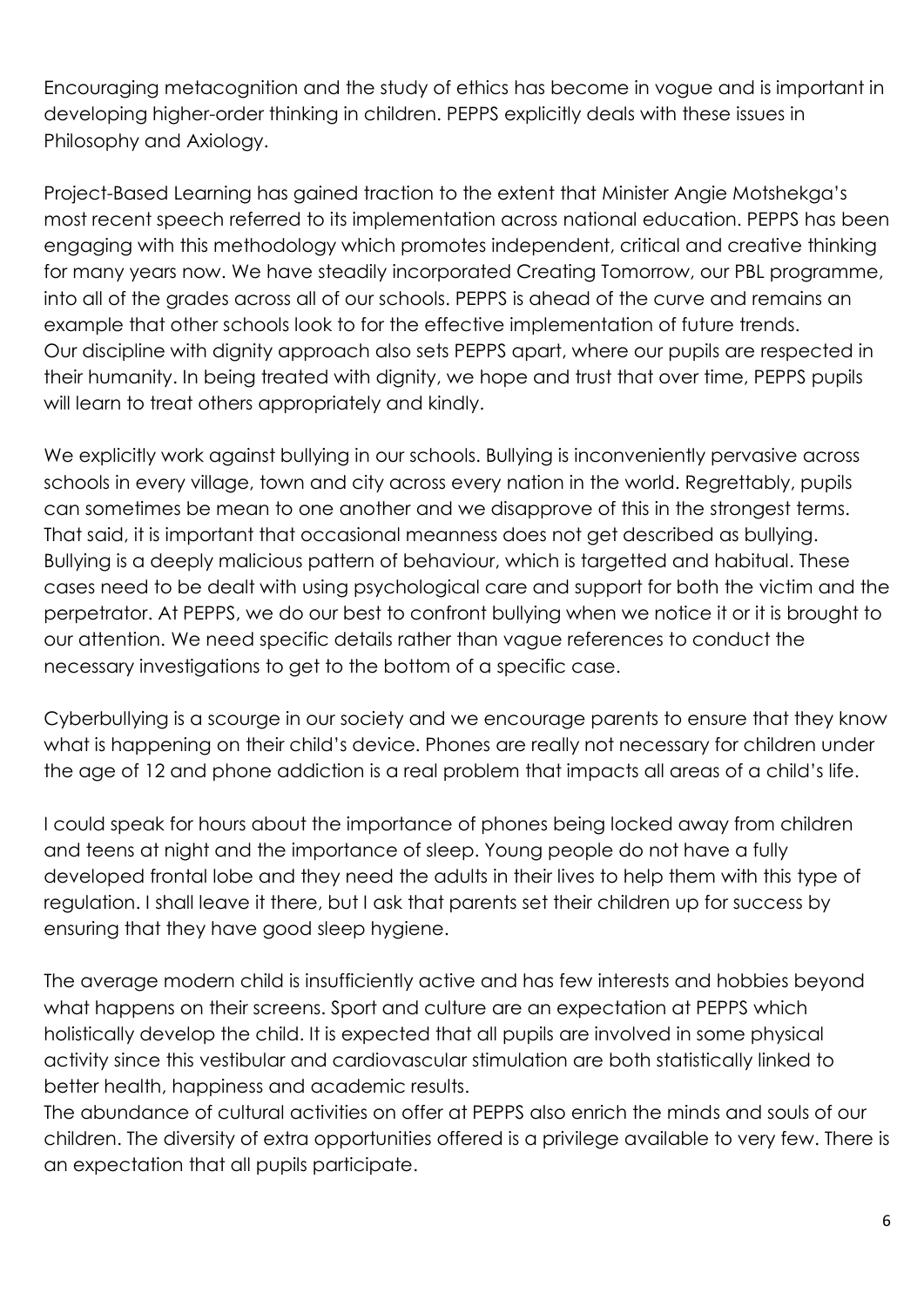All of these opportunities are available because our Heads and teaching staff ensure that they are prepared to give progressive lessons and worthwhile extra-curricular activities. Our administration staff ensures that systems allow for good logistics and our cleaning and grounds teams work hard to keep our facilities optimised for effective learning.

Without a doubt, PEPPS's greatest asset is our staff. It is not easy to source such a highly qualified and effective group of people. Ensuring the provision of such a rich educational programme is exhausting and intense. The last two years have called for even more flexibility, development and hard work. I sincerely thank our incredible team for their commitment and enthusiasm in serving our pupils.

#### **What is the point of our digital communication platforms?**

PEPPS has selected platforms that are accessible across all devices at any time. These platforms allow for us to recruit parents and caregivers into the support network that sets each pupil up for success without adding to the paper being used or expecting the child to carry messages home.

Remember that every teacher, HOD and Head has a work email address where compliments can be shared and concerns raised. Please raise your issue with the correct person. A problem with a sports practice should be sent to the sports coach, and only if it is not resolved should it reach the extra-curricular coordinator or HOD's desk. Only if that avenue is unhelpful should the concern be raised with the Head of School. The same would be true in an academic concern. The teacher first, then Grade Head or HOD and only then the Head of School.

My role is to oversee philosophy, policies, practices and procedures for the entire organisation. I should only be contacted when a school Head has not helped you to resolve a matter. This should happen very rarely indeed, however, I can be emailed directly if and when appropriate.

When emailing staff, please be respectful of their family time during holidays, weekends and evenings. We shall endeavour to respond within 1-2 working days. In the case of something that urgently needs to be communicated, the office can be phoned and if it is so urgent that it must be addressed out of school hours there is an emergency number that can be found on the website. Please do not use this number unless it is a real emergency.

I urge parents to use the correct channels of communication with the school. We communicate with parents through ADAM, myHomework, Google Classroom and our webpage. We brag using Facebook and Instagram, but these social media platforms are not official communication avenues.

ADAM gives real-time feedback to parents and caregivers about the progress of their child. It tells a story about the academic journey that a child is on. You should be seeing at least one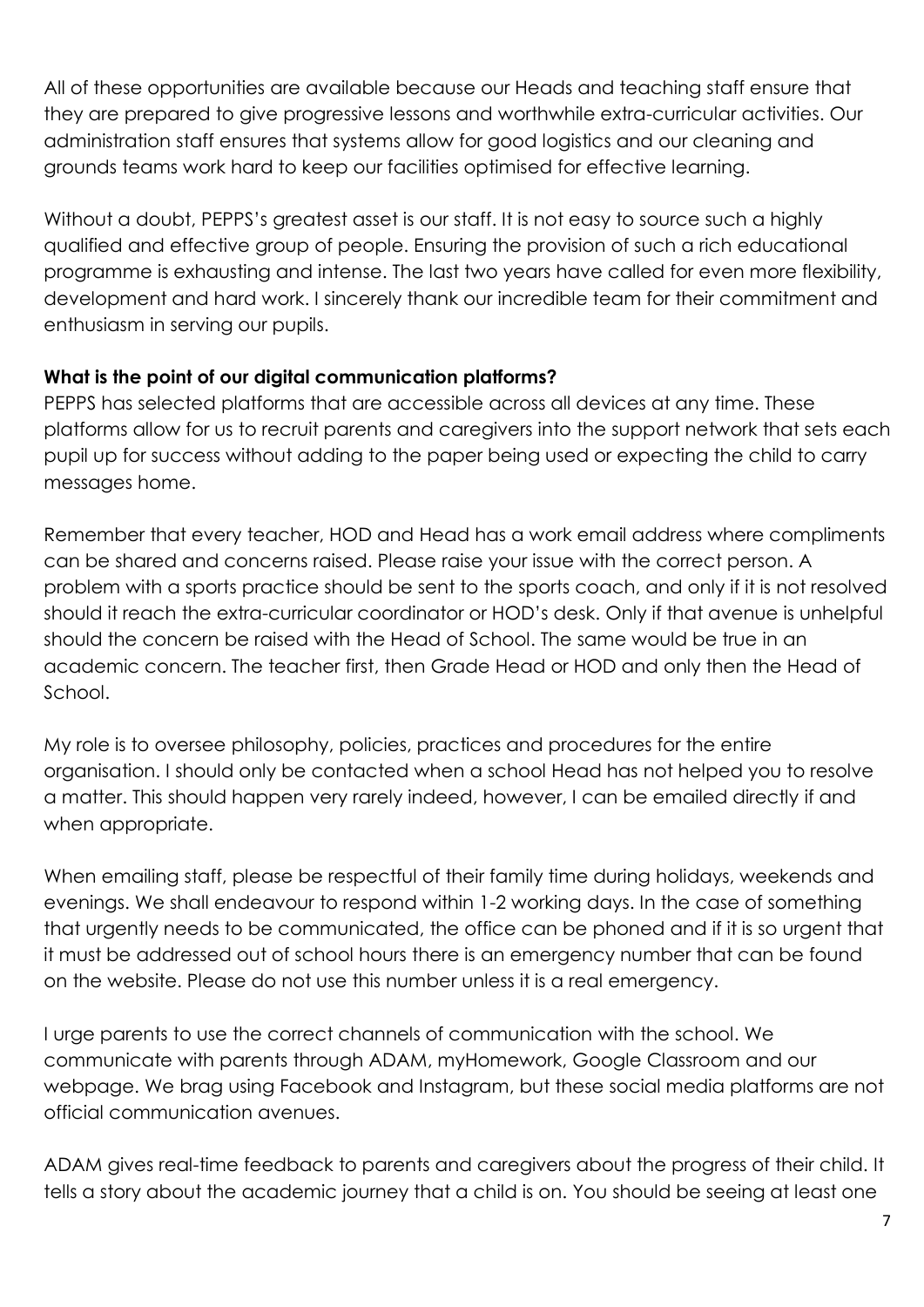mark every two weeks coming up for each subject. Often you will see more feedback than this. Our assessment of each pupil is based on a rich tapestry of data, not just one or two tests. ADAM allows a family to keep their finger on the pulse of their child's academic progress. I caution families not to become too upset about every single result. We can all have a bad day or two. Only if a concerning trend starts to unfold should intervention be considered.

Google Classroom and myHomework allow for transparent communication about what is happening in class and what assessments are expected. We do our best to keep these platforms up to date. Should you feel that insufficient information is being shared on these platforms, please email the teacher concerned. It should be current and include all necessary details. If a pupil is unwell or needs to isolate, the digital platforms should allow for that child to stay up to date for a short while.

It is not intended that these platforms serve as a long term online school and every detail of every lesson does not need to be uploaded. Just an overview is required.

The webpage is also a useful communication platform where policies, procedures and practices for all campuses can be sourced.

If any families are having difficulties with the various platforms that we use, the admin offices can assist.

PEPPS continues to encourage families to vaccinate adults and children over 12 in order to protect those that we love against the spreading of Covid, serious disease or death. Please do not send unwell children to school.

Screening before school is no longer necessary and pupils will be able to go straight to registration classes each morning without delay.

**What is the point of insisting that pupils are dropped and collected inside our school gates?**

Recent stories in the media remind us that children are vulnerable. They are more vulnerable waiting outside the school gates than inside. We want to keep our children safe and this is best achieved by caring for them inside our campus fences. If something unfortunate were to happen outside the school, the school would be blamed and we cannot have that happen. Please inform transport service providers not to expect pupils to wait outside the school fence for them.

While on the topic of transport, please ensure that all drivers behave with slow care and consideration on our campuses. When staff members ask that one slows down or does not stop or park in a specific place please do not cause a scene or be rude. The rules are all in place to ensure the best flow of traffic and the safety of the pupils. It is embarrassing and awkward when a parent or transport driver protests. We do not want to resort to punitive consequences for ignoring our internal road rules.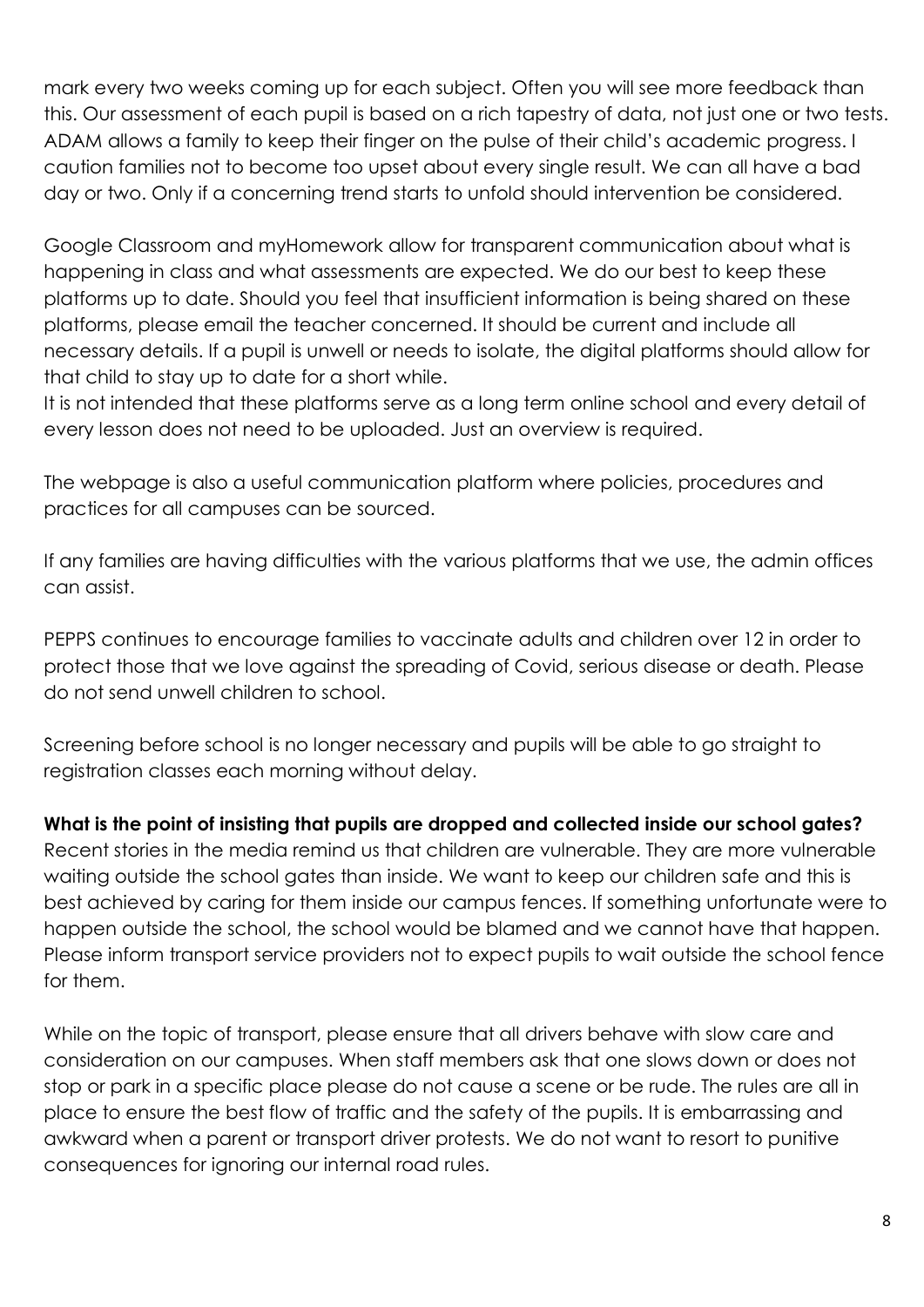Please ensure that pupils are collected from school punctually. Loitering pupils find mischief and I am sure we all want our children safe and not thinking of unauthorised things to do. If pupils cannot be collected directly after their activities on campus, they need to be enrolled into the aftercare facilities so that they are appropriately cared for while on campus.

Polokwane campus stickers are in place to minimise traffic through our campus. We have found that other schools in the area use our school as a shortcut. The stickers also increase the safety of the pupils by only allowing authorised vehicles on campus. If a person without a sticker needs to come onto our campus unexpectedly, they are permitted to sign in with security. The sticker allows for regular cars to avoid signing in.

The badge and name sticker will be phased out and a less identifiable sticker will be used in the future. This may take a while to happen since we are going to use all of the old stock stickers first and then move to the new design.

#### **What is the point of the Parent Forum?**

We do not dismiss or ignore our parents' concerns. We are professionals running a professional school. The parents do not own the school and they do not run the school, however, we do value the opinions and inputs from our parents and caregivers. For this reason, we have created a formal structure that allows for interested and involved parents to meet once a quarter to chat to the Head and a teacher representative from the school about compliments and concerns. The guidelines for the Parent Forum are on the school webpage.

We are looking for about one parent per class. If you put yourself forward for this Parent Forum, please ensure that you are not extremely busy with your own work or travelling a lot. If you would like to serve on the Parent Forum for your child's school, please send an email to the school Head with the name and grade of your child as well as your name and cell number. You will need to be available for other parents to contact if they have a compliment or concern to raise.

I do want to remind all parents that your role in your child's education is to provide a physically and emotionally safe home for them to be themselves in and to be their cheerleader. We all need a cheerleader in life and parents and caregivers should give unconditional love and support to their children. I am not saying that there should be no boundaries or expectations in terms of behaviour, however, I am suggesting that every child should be loved for the essence of who they are by their primary adult caregivers.

#### **So to summarise,**

PEPPS develops independent, critical and creative thinkers through progressive, holistic education. Our intention is to truly honour our pupils by treating them with respect and dignity while holding them accountable to high standards.

As we go forward, we need to be fierce with reality. In other words, accept how our world is changing and be courageous enough to adapt to the changing educational needs.